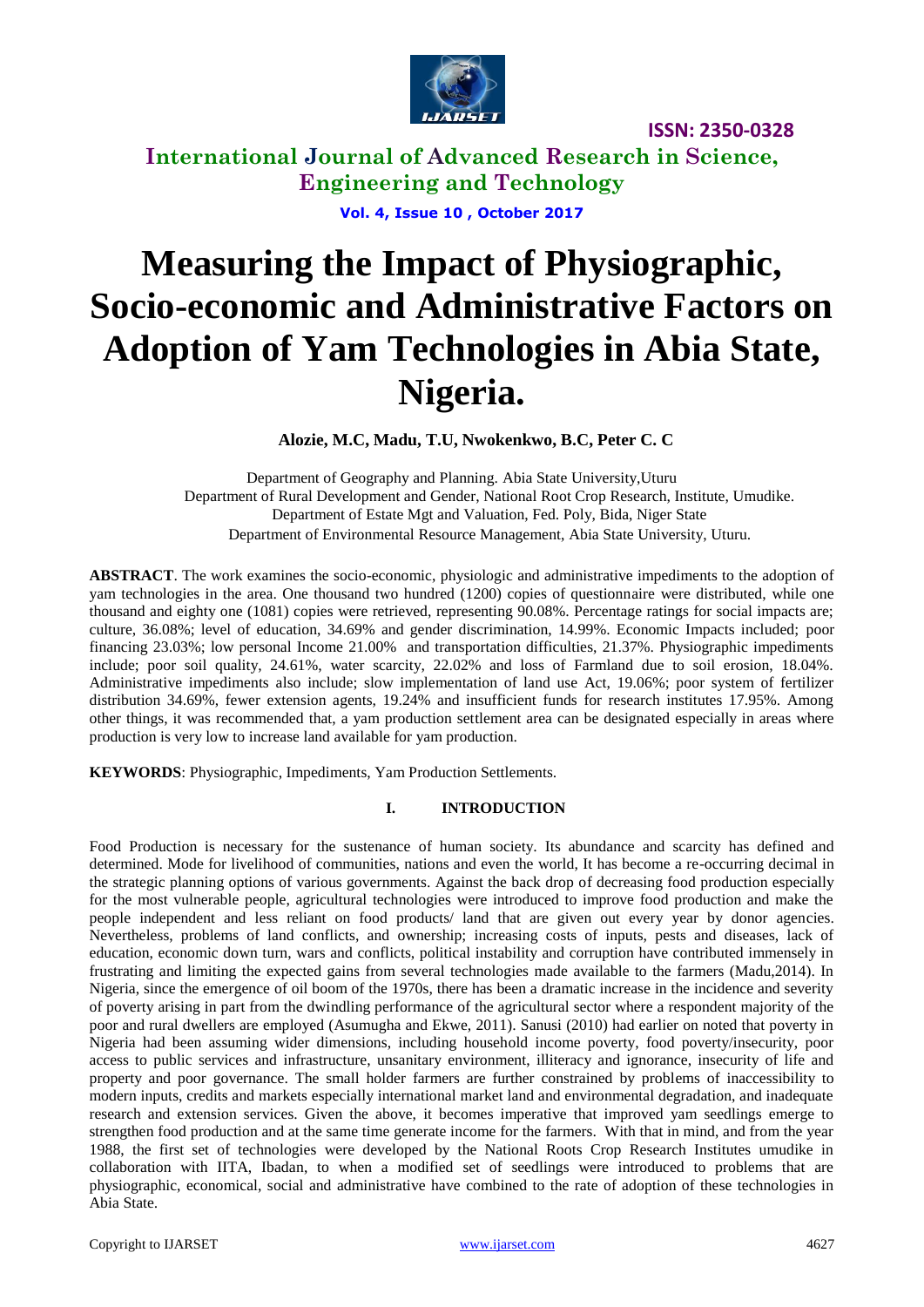

# **International Journal of Advanced Research in Science, Engineering and Technology**

**Vol. 4, Issue 10 , October 2017**

## **II. STUDY LOCATION**

Abia State is one of the south eastern states in Nigeria and has the following coordinates; Lat 4° 40' to 6° 14' and long  $7^{\circ}$  10' to 8<sup>o</sup>E. it has a total areas of 6320 Km<sup>2</sup> and subdivided into 17 local government areas. Abia State has a variety of land forms despite the fact that it is dominated by flat low-lying land, generally less than 120m above sea level (Ijeoma,2000). The low lying plain is the inland extension of the coastal plain from Bight of Benin. Nine geological zones exist in the area; they include, the coastal plain sand; Bende\_Ameki group; Nkporo shale group; Nsukka formation; Igali sandstone (false bedded, sandstone), Eze-Azu shale group and Asu River group (Abia State Physics, 2007). Rainy season in the area commerces from march and ends in October, while with a break in August, while dry season begins in November and extends to early march. Heavy thunderstorms are characteristic of the onset of the rainy season. Total rainfall decreases from 2200mm in the south to 1900mm in the North. The hottest months are January to march when the mean temperature is above 27 mean temperature is above  $27^{\circ}$ c. The relative humidity is usually high through the year, reaching a maximum during the rainy season when values above 90% are recorded. The soils in Abia State fall within the broad group of ferrallitic soils of the coastal plain sand and escarpment (Abia State Physcial, 2007). Other soil types include alluvial soils found along low terrace of the cross River. The soils are not particularly fertile and are prone to much leaching because of heavy rainfall (Madu, 2014)

## **III. METHODOLOGY**

The study was conducted in three agricultural zones in Abia State. In each zone, two local government areas were selected and respondents allocated to them purposively. Each zone served as a stratum. This is presented in table 1. Subsequently, copies of questionnaire were usual to this for which helped to strengthened the outcome of the research. Table 1: Selection of Respondents

| Location          | Agricultural zone | Number of Respondent |
|-------------------|-------------------|----------------------|
|                   |                   |                      |
|                   |                   | selected             |
| Isuikwuato        | Abia North        | <b>200</b>           |
| Ohafia            | Abia North        | 200                  |
| Ikwuano           | Abia Central      | 200                  |
| Isiala Ngwa North | Abia Central      | 200                  |
| Osisioma          | Abia South        | 200                  |
| Ukwa East         | Abia South        | 200                  |
| Total             |                   | 1200                 |

|  | Table 2: Rating of Response Intensity. |  |
|--|----------------------------------------|--|

| Agricultural Location & | Number of Questionaire | Number of Questionaire | No of Questionaire not |
|-------------------------|------------------------|------------------------|------------------------|
| L.G.A                   | distributed            | Returned               | returned               |
| Isuikwuato              | 200                    | 180                    | 20                     |
| Ohafia                  | 200                    | 185                    | 15                     |
| Ikwuano                 | 200                    | 178                    | 22                     |
| Isiala Ngwa North       | 200                    | 172                    | 28                     |
| Osisioma                | 200                    | 180                    | 20                     |
| Ukwa East               | 200                    | 186                    | 14                     |
| Total                   | 1200                   | 1081                   | 119                    |
| Percentage              | 100                    | 90.08                  | 9.92                   |

From tables 2 and 3, 20 copies of questionnaire were distributed equally to the six selected agricultural location out to which several returns were made. Generally, 90.08% were returned while 9.92% were with hold. The high rate of return is attributable to the method of questionnaire distribution method specifically, 15 assistants were engaged to administer the questionnaire. From 2, the agricultural locations/ Local Government areas were grouped into three main agricultural zones which are similar to the three senatorial zones in the state. The zoning system was established was not based on geographical or geological similarities rather based on administrative considerations since each zone is overseen by an Agric extension Officer.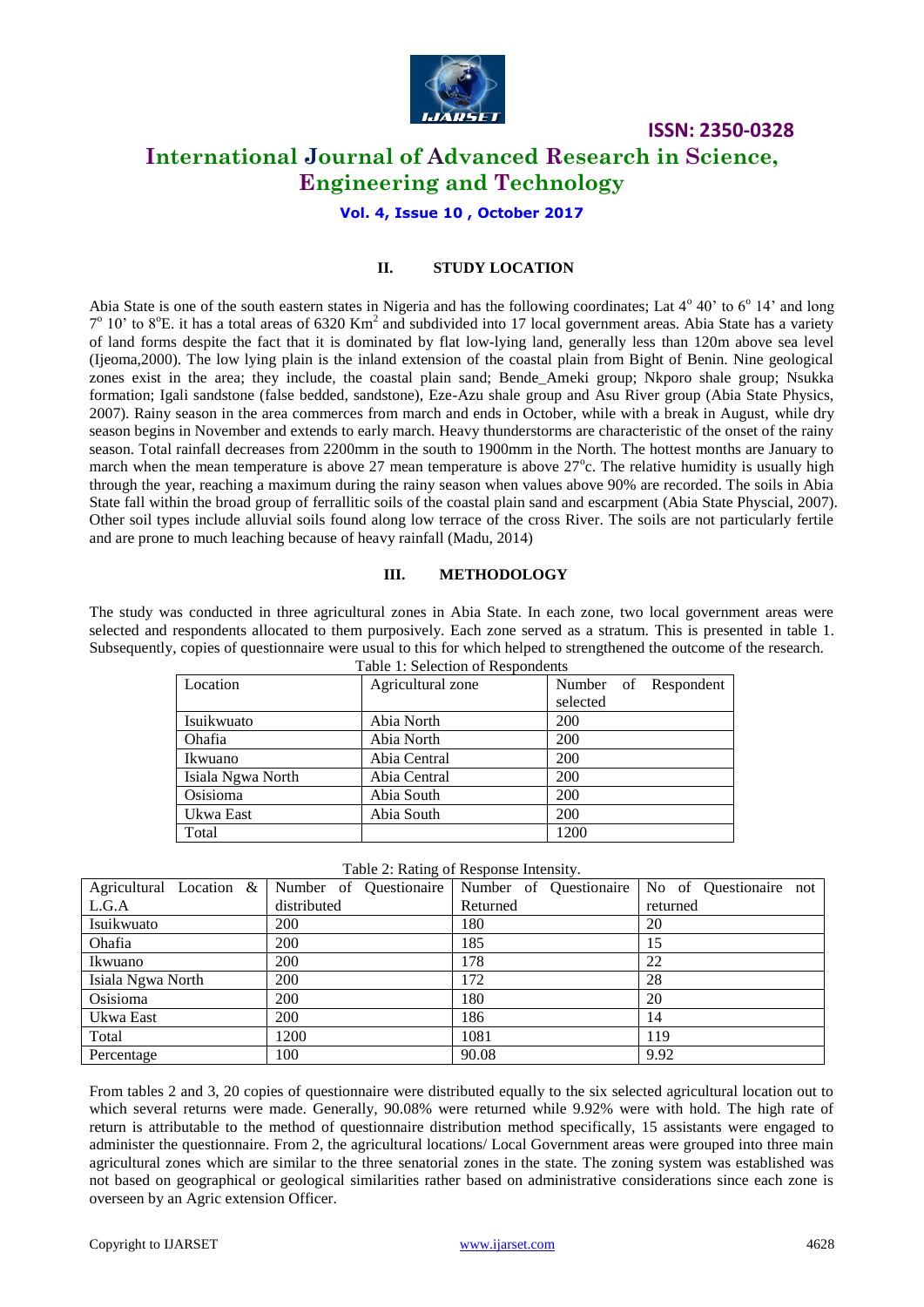

# **ISSN: 2350-0328 International Journal of Advanced Research in Science, Engineering and Technology**

# **Vol. 4, Issue 10 , October 2017**

# **IV. RESULTS**

Field investigation established that there were several measurable difficulties posed by socioeconomic, Physiographic and administrative factors that hindered the adoption of Yam technologies by farmers in the area, thereby reducing the adoption rates to lower percentages.

| Location    | Culture | of<br>Level | Gender        | Religion | Health     | Total |
|-------------|---------|-------------|---------------|----------|------------|-------|
|             |         | Education   | <i>Issues</i> |          | Impairment |       |
| Isuikwuato  | 58      | 63          | 29            | 11       | 19         | 180   |
| Ohafia      | 78      | 52          | 32            | 8        | 15         | 185   |
| Ikwuano     | 60      | 64          | 25            | 7        | 22         | 178   |
| Isiala Ngwa | 73      | 67          | 18            | 10       | 3          | 172   |
| North       |         |             |               |          |            |       |
| Osisoma     | 60      | 72          | 25            | 18       | 5          | 180   |
| Ukwa East   | 61      | 56          | 33            | 26       | 10         | 186   |
| Total       | 390     | 375         | 162           | 80       | 74         | 1081  |
| Percentage  | 36.08   | 34.69       | 14.99         | 7.40     | 6.84       | 100   |
| rating      |         |             |               |          |            |       |

Table 3: Percentage Rating of Social Impacts on Adoption of Yam Technologies.

From table 3, Culture recorded the highest response rate of 36.08%; level of education 34.69%; gender issues, 14.98%; religion 7.42%, while health impairment recorded the least response rate of 6.84%. These are the social issues that farmers in the state considered to be inimical to the adoption of yam technologies in the area.

Table 4: percentage distribution of Economic Impacts on Adoption of Yam technologies

| Location       | Poor Financing | Low Personal | High cost of | Transportation | Non          | Total |
|----------------|----------------|--------------|--------------|----------------|--------------|-------|
|                |                | Income       | Prices<br>of | difficulties   | availability |       |
|                |                |              | seedlings    |                | of input     |       |
| Isuikwuato     | 46             | 38           | 30           | 48             | 18           | 180   |
| Ohafia         | 32             | 43           | 26           | 38             | 46           | 185   |
| Ikwuano        | 41             | 28           | 30           | 42             | 37           | 178   |
| Isiala<br>Ngwa | 48             | 33           | 28           | 38             | 25           | 172   |
| North          |                |              |              |                |              |       |
| Osisioma       | 32             | 47           | 47           | 28             | 26           | 180   |
| Ukwa East      | 50             | 38           | 33           | 37             | 28           | 186   |
| Total          | 249            | 227          | 194          | 231            | 180          | 1081  |
| Percentage     | 23.03%         | 21.00        | 17.95        | 21.37          | 16.65        | 100   |

In table 4, more than 23% of the farmers suggested that, poor financing is a rudimentary impediment to adoption of yam technologies. Other economic impairments include, low personal income, 21.00%, high prices of seedlings 17.95%; transportation problems, 21.37% and non availability of adequate farm inputs 16.65%.

Percentage Distribution of Physiographic Impediments hindering Adoption of Yam Technologies.

| Location       | Soil<br>Poor | Water    | Poor terrain | Inaccessible | Loss of Land      | Total |
|----------------|--------------|----------|--------------|--------------|-------------------|-------|
|                | Quality      | Scarcity |              | Forests      | Soil<br>due<br>to |       |
|                |              |          |              |              | Erosion           |       |
| Isuikwuato     | 48           | 36       | 28           | 33           | 35                | 180   |
| Ohafia         | 38           | 46       | 40           | 28           | 65                | 185   |
| Ikwuano        | 40           | 32       | 10           | 31           | 28                | 178   |
| Isiala<br>Ngwa | 52           | 40       | 29           | 23           | 32                | 172   |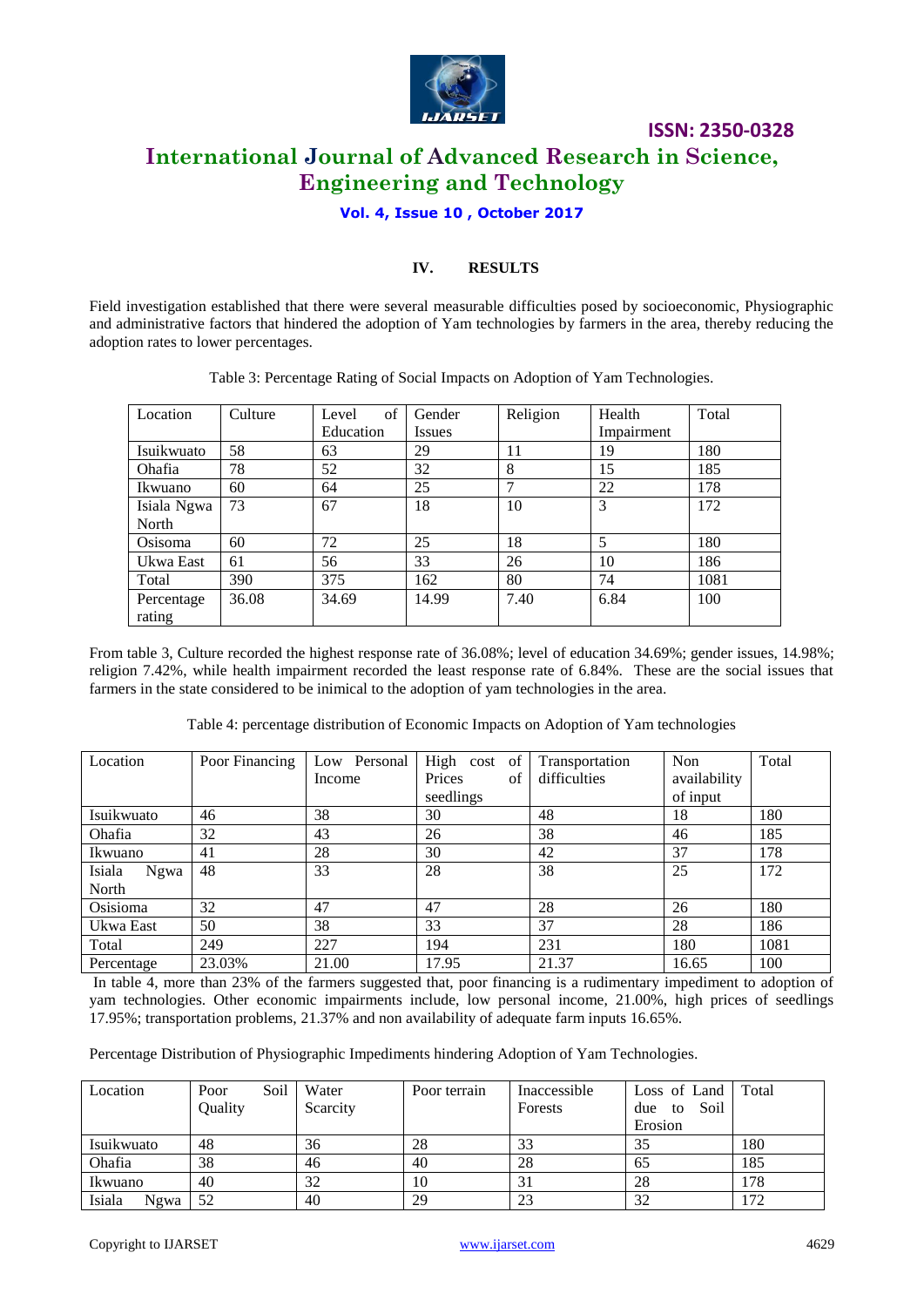

# **International Journal of Advanced Research in Science, Engineering and Technology**

## **Vol. 4, Issue 10 , October 2017**

| North      |       |       |              |       |       |      |
|------------|-------|-------|--------------|-------|-------|------|
| Osisioma   | 48    | 40    | ∠∠           | 38    | 32    | 180  |
| Ukwa East  | 40    | 44    | 42           | 58    |       | 186  |
| Total      | 266   | 238   | $\mathbf{7}$ | 211   | 195   | 1081 |
| Percentage | 24.61 | 22.02 | 15.81        | 19.52 | 18.04 | 100  |

From table 5, more than 24% of the farmers observed that poor soil quality is a major impediment to the adoption of yam technologies. Others include; water scarcity, 22.02%; inaccessible forests 19.52%, loss of land due to soil, 18.04% and poor quality terrain, 15.81%

Table 6: percentage Distribuiton of Administrative inadequacies hindering adoption Process.

| Location    | Slow            | Poor<br>System  | Insufficient  | Fewer     | Non             | Total |
|-------------|-----------------|-----------------|---------------|-----------|-----------------|-------|
|             | Implementation  | of Distributing | funds for the | Extension | Fuctionality of |       |
|             | of Land Use Act | Fertilizers     |               | Agents    | Agric Dept in   |       |
|             |                 |                 |               |           | LG.Quarts       |       |
| Isuikwuato  | 30              | 50              | 48            | 38        | 14              | 180   |
| Ohafia      | 48              | 62              | 32            | 26        | 17              | 185   |
| Ikwuano     | 26              | 58              | 26            | 40        | 28              | 178   |
| Isiala Ngwa | 32              | 59              | 28            | 28        | 25              | 172   |
| North       |                 |                 |               |           |                 |       |
| Osisioma    | 42              | 68              | 22            | 40        | 8               | 180   |
| Ukwa East   | 28              | 78              | 38            | 36        | 6               | 186   |
| Total       | 206             | 375             | 194           | 208       | 98              | 1081  |
| Percentage  | 19.06           | 34.69           | 17.95         | 19.24     | 9.06            | 100   |
| Rating      |                 |                 |               |           |                 |       |

From table 6, more than 34% of the respondent observed that poor distribution of fertilizers, the farmers" paramount responsible for hindering the adoption of yam technologies of the area. Other impediments include the slow implementation of Land Use Act of 19.79, 19.06%, fewer extension agents, 19.24%, insufficient funds for the research institutes 17.95% and non functionality of Agric Departments Stationed in the local government secretariats, 19.06%

## **V. DISCUSSION**

The study revealed that yam production in the area are hindered by socioeconomic, physiographic, administrative and factors. Yam is regarded as a crop king and traditional titles are awarded to men who have distinguished themselves as biggest producers of yam. In some communities in Abia State, confirm "Eze ji" titles on biggest yam producers. This cultural phenomenon distinguishes women as the only growers and owners of yam. Gender designation over ownership, cultivation and harvesting of yam has contributed significantly to hindering adoption of yam technologies and subsequently improvement of yam harvest. In table 3, the farmers in the area identified the following factors as of yam technologies; culture, level of education, discrimination, especially in the growing and ownership of yam; religion and health impairment. Culture recorded the highest response rate of 36.08% followed by level of education, while health impairment was the least with 6.84%. In some communities, visitors are not given easy access to acquiring arable land for cultivation. This is an indication that the Land Use Act of 1978 is very ineffective in redistributing land ownership titles, as well as removing traditional bottlenecks to accessing land by intending farmers. Cases of early morning sickness have been reported among the farmers and corresponding treatment of each aliment and other related sickness are left for the farmers to handle, who then rely on medical quacks for treatment. Economic impediments as identified and presented in table4 include; poor financing, low personal income, high cost of processing seedlings, transportation difficulties and non availability of farm inputs. Among these issues identified, poor financing, low personal income and transportation recorded very similar responses; 23.03%, 21.00% and 21.37%. One of the greatest impediments to adoption process in the area has been poor financing. The farmers are not provided with financial incentives as their counterparts in other parts of the country. Yam growers in other areas have access to financial credits from banks especially Agricultural Development Banks, Ogbonna(2011) and Spore(2011) observed that the annual yam production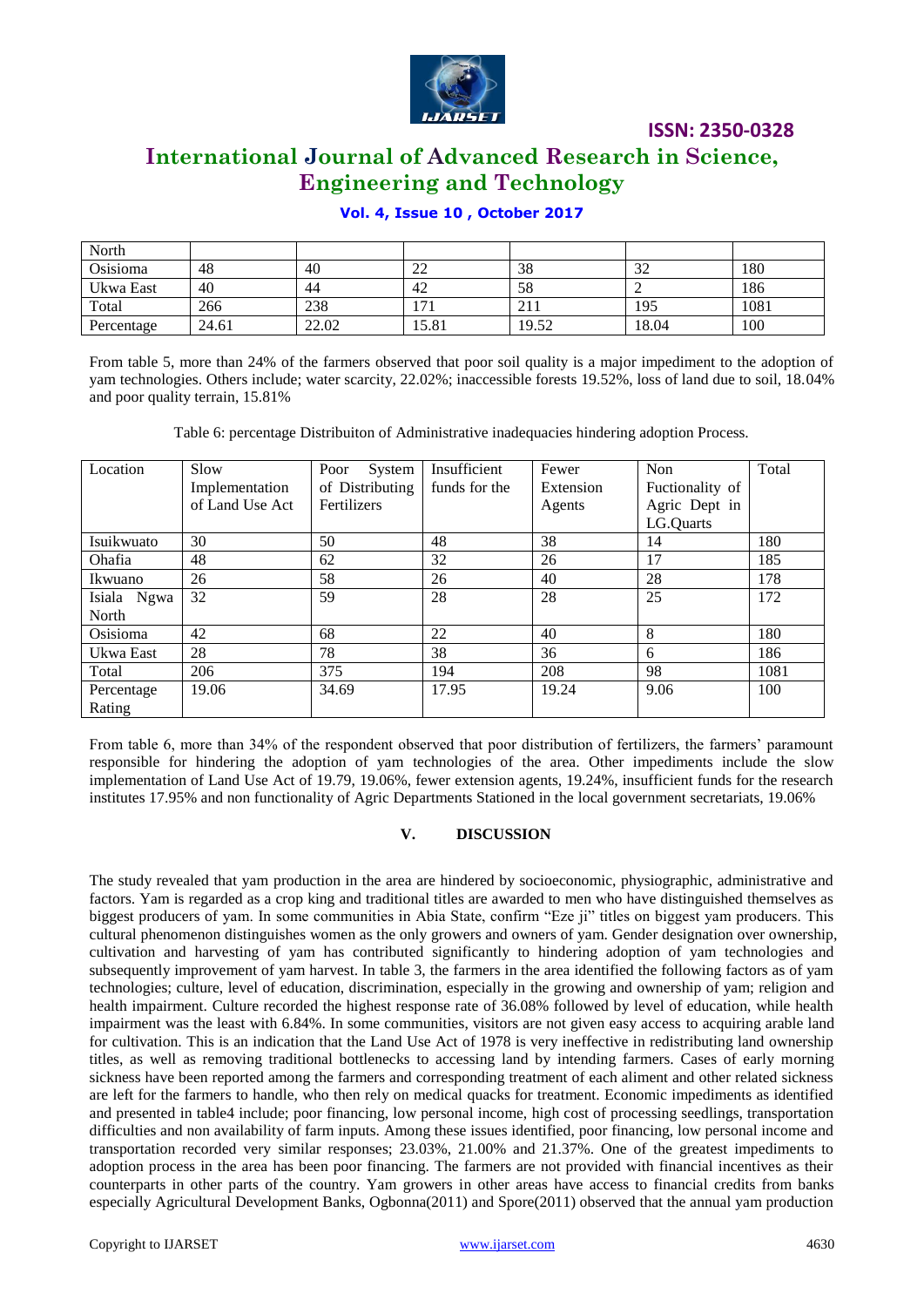

# **International Journal of Advanced Research in Science, Engineering and Technology**

## **Vol. 4, Issue 10 , October 2017**

capability of Nigeria is not less than 36.72million. Ogbonna(2011) went further to suggest that production capacity will increase to 50 million metric tons annually, but Abia State was not listed as among the states that are producing yam in large quantities and in it is these states that receive financial support for yam production. The states include; Benue, Anambra, Ebonyi, Enugu, Ondo and Cross Rivers, others include Plateau, Nasarawa and Kwara states. In addition, Akoroda (2011) and Ikeorgu (2011) observed that the high cost of "clean" yam seedlings has also been a major implement to adoption of yam technologies. Physiographic impediments as presented in table 5 include; poor soil quality, 24.61%; water scarcity, 22.02%; poor terrain quality, 15.81%; inaccessible areas due to presence of thick forests, 19.52% and arable land lost to soil erosion, 18.04%. Chukwu, (2011) observed that during the conventional breeding or development of the hybrid yams, fertilizers were not used and was difficult to apply to improvised soils of the region under study. He further noted that soils are derived from sedimentary parent material deposited after earlier cycles of weathering. While the soils derived from coastal plan sands are coarse-textured with preponderance of macro porosity to encourage high infiltration, percolation and leaching of basic cations. The soils generally suffer multinutrient deficiencies with particular references to N and K. Another significant physiographic factor is erosion. Alozie (2010) carefully articulated the erosion prone sites in Abia state. It affected the following Local Government Area, Bende, Aba North, Aba South, Isuikwuato, Ikwuano, Osisioma, Isiala Ngwa South, Arochukwu, Isiala Ngwa North, Ohafia, Umunneochi and Umuahia North. In 1981, Oformata (1981) obsereved that Aba (North and South), Isiala Ngwa (North and South), Osisioma and Ukwa were not ravaged by any form of soil erosion, but by 2010, new gully sites had formed in Isiala Ngwa (North and South), Bende and Umuahia (North and South). Thus soil erosion has considerably reduced arable land, available to farmers for yam production. A typical situation critical for yam development as Alozie, (2010) is emerging land conflicts arising from eminent struggles for the remaining land by the farmers.

Factors, identified as administrative impediments in table to include: slow implementation of the Land Use Act, 19.08%, poor system of fertilizer distribution, 32.69%, insufficient funds, 17.95%; fewer extension agents, 69.24% and non availability of functional Agric Departments in local government headquarters, 9.06% similarly Apu, (2004) observed that improper fertilizer distribution was a major setback in the adoption of new cassava varieties introduced in Ohafia Agricultural Zone. Madu, (2014) then added that the present fertilizer distribution system in the area is not productive, given that farmers are allowed to buy fertilizers if given the open market and at an exorbitant rate implementation of the Land Use Act of 1978 has not been very effective on securing readily, arable Land for yam producers. Issues of complexities arising from ownership transfer and utilization of land has continued unabatedly without much relief the arising correspondingly from the provisions and processes of the Land Use Act. In addition, fewer Extension Agents are available to convey the new technologies to the farmers. Impact, only one extension officer is appointed for each agricultural zone, it is very impossible for proper coverage to be made by the extension agents.

## **VI. CONCLUSION.**

We conclude that the adoption of yam technologies is still very low in the area. As earlier on mentioned, Abia State, though a yam growing area was not listed among the states producing the largest quantity of yams. This rate of adoption yam technologies could be improved of the impediments highlighted in this work are eliminated. The key to this is sustainable implementation of strategic policy framework.

## **VII. RECOMMENDATIONS**

Government intervention can reduce the impacts of physiographic, economic, social and administration impediments to adoption of yam technologies. Full implementation of the provisions of land use Act especially in the area, access to land, size of farmlands and procurement of statutory deeds to land can also be very productive. Similarly, Asumugha and Ekwe (2011) further suggested that adoption of yam technologies and production of same can also be improved if domestic production of fertilizer is encouraged, expansion of land areas under irrigation, development of rural infrastructure, strengthening of agricultural research and extension, services and overhauling the agricultural finance system. Gender discrimination in yam production is also very necessary to abolish. We also recommend that land allocation to yam production can be increased by designating some areas as yam production settlement (YPS) especially in the areas where yam production is very favourable.

## **REFERENCES**

[1]Abia State of Nigeria (2007). The Physical setting. http//www.abiastateonline.com/physicalsetting html.Spore, (2011). Commodity Association: More competitive Supply Chain Yam Triumph for Towns 152: 20-36